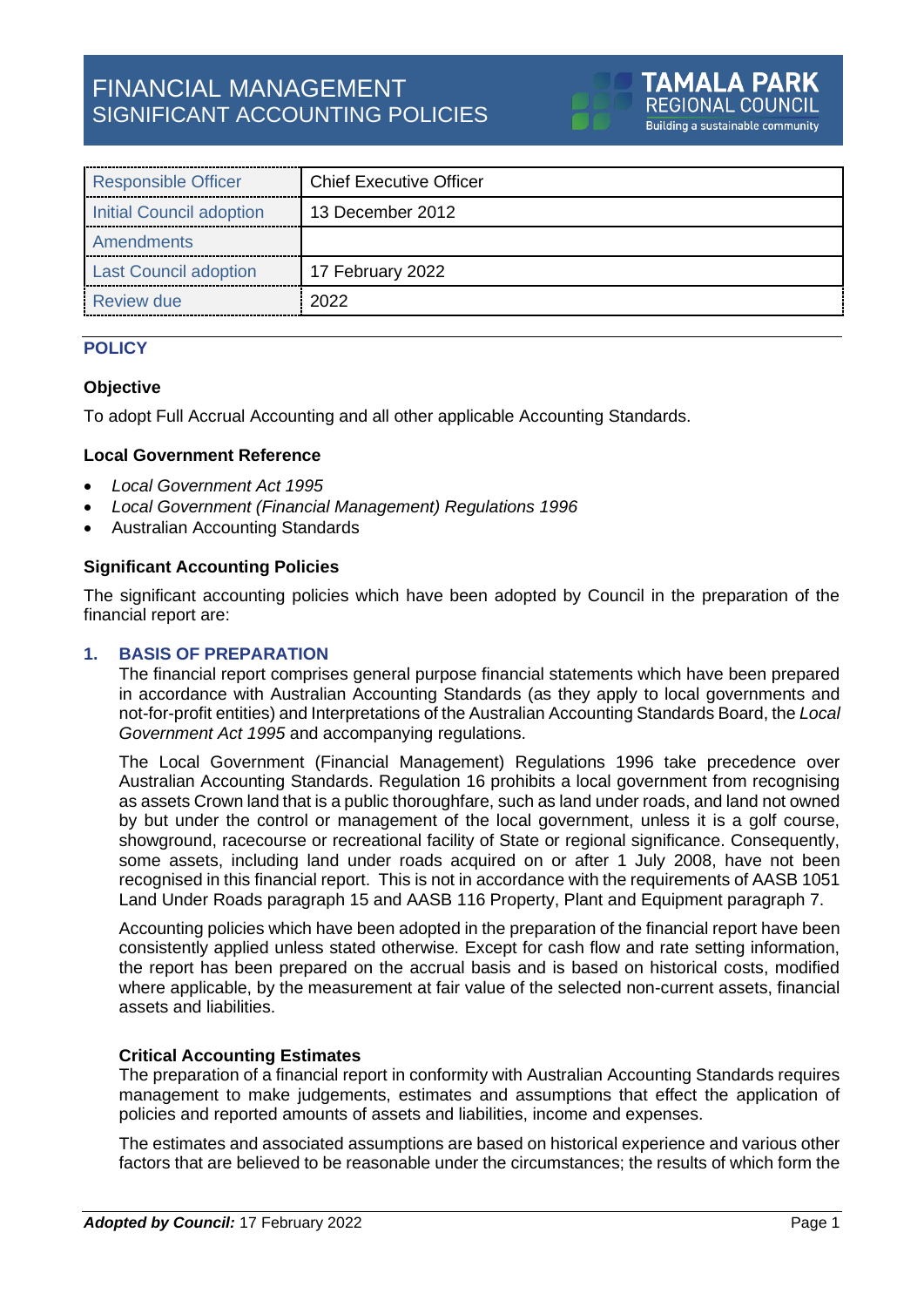basis of making the judgements about carrying values of assets and liabilities that are not readily apparent from other sources. Actual results may differ from these estimates.

### **The Local Government Reporting Entity**

All Funds through which the Regional Council controls resources to carry on its functions have been included in the financial statements forming part of the financial report.

In the process of reporting on the local government as a single unit, all transactions and balances between those funds (for example, loans and transfers between funds) have been eliminated.

# **2. REVENUE AND EXPENSES**

#### **Revenue Recognition Policy**

Recognition of revenue is dependent on the source of revenue and the associated terms and conditions associated with each source of revenue and recognised as follows:

| Revenue<br>category | Nature of<br>goods &<br>services  | When<br>obligation<br>s typically<br>satisfied | <b>Payment</b><br>terms                            | <b>Returns</b><br>refunds<br>warranti<br>es | Determinatio<br>n of<br>transaction<br>price       | Allocating<br>transactio<br>n price | <b>Measurin</b><br>g<br>obligation<br>s for<br>returns | Timing of<br>revenue<br>recognitio<br>n |
|---------------------|-----------------------------------|------------------------------------------------|----------------------------------------------------|---------------------------------------------|----------------------------------------------------|-------------------------------------|--------------------------------------------------------|-----------------------------------------|
| Commissions         | Commission<br>s on<br>investments | Single<br>point in<br>time                     | Monthly<br>in arrears                              | None                                        | Set up mutual<br>agreement<br>with the<br>customer | On receipt<br>of funds              | <b>Not</b><br>applicable                               | When<br>assets are<br>controlled        |
| Reimbursemen<br>ts  | Insurance<br>claims               | Single<br>point in<br>time                     | Payment<br>in arrears<br>for<br>claimable<br>event | None                                        | Set up mutual<br>agreement<br>with the<br>customer | When<br>claim is<br>agreed          | Not<br>applicable                                      | When<br>claim is<br>agreed              |

### **Interest earnings**

Interest income is calculated by applying the effective interest rate to the gross carrying amount of a financial asset except for financial assets that subsequently become credit-impaired. For credit-impaired financial assets the effective interest rate is applied to the net carrying amount of the financial asset (after deduction of the loss allowance).

Interest income is presented as finance income where it is earned from financial assets that are held for cash management purposes.

## **3. CASH AND CASH EQUIVALENTS**

Cash and cash equivalents include cash on hand, cash at bank, deposits available on demand with banks and other short term highly liquid investments with original maturities of three months or less that are readily convertible to known amounts of cash and which are subject to an insignificant risk of changes in value and bank overdrafts. Bank overdrafts are reported as shortterm borrowings in current liabilities in the statement of financial position.

### **Restricted assets**

Restricted asset balances are not available for general use by the local government due to externally imposed restrictions. Externally imposed restrictions are specified in an agreement, contract or legislation. This applies to reserves, unspent grants, subsidies and contributions and unspent loans that have not been fully expended in the manner specified by the contributor, legislation or loan agreement.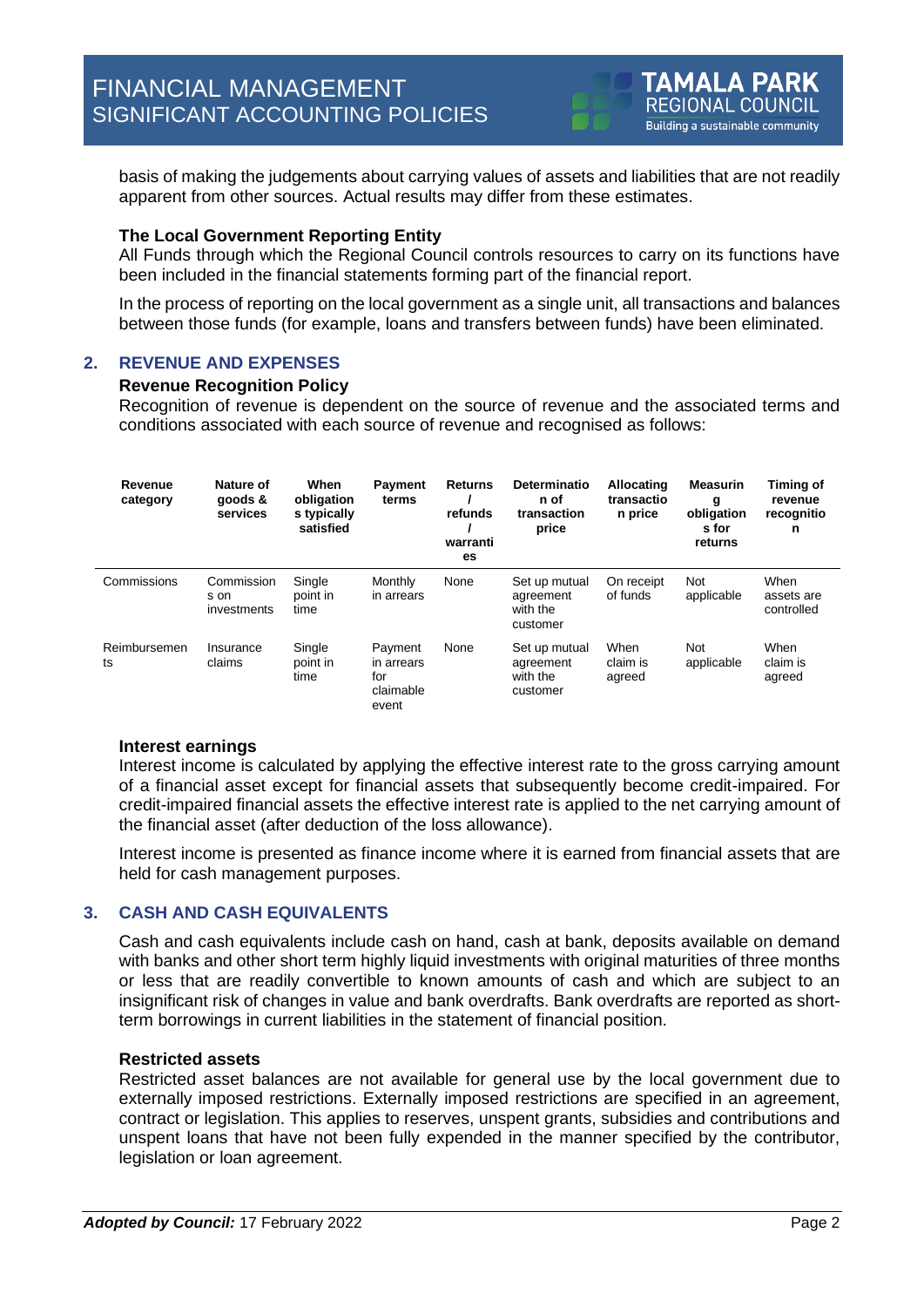### **5. OTHER FINANCIAL ASSETS**

#### **Other financial assets at amortised cost**

The Regional Council classifies financial assets at amortised cost if both of the following criteria are met:

- the asset is held within a business model whose objective is to collect the contractual cashflows, and
- the contractual terms give rise to cash flows that are solely payments of principal and interest.

#### **Impairment and risk**

Information regarding impairment and exposure to risk can be found at Note 21.

### **6. TRADE AND OTHER RECEIVABLES**

Trade and other receivables include amounts due from third parties for goods sold and services performed in the ordinary course of business.

Trade receivables are recognised at original invoice amount less any allowances for uncollectible amounts (i.e. impairment). The carrying amount of net trade receivables is equivalent to fair value as it is due for settlement within 30 days.

#### **Impairment and risk exposure**

Information about the impairment of trade receivables and their exposure to credit risk and interest rate risk can be found at Note 21.

#### **Classification and subsequent measurement**

Receivables expected to be collected within 12 months of the end of the reporting period are classified as current assets. All other receivables are classified as non-current assets.

Trade receivables are held with the objective to collect the contractual cashflows and therefore measures them subsequently at amortised cost using the effective interest rate method.

Due to the short-term nature of current receivables, their carrying amount is considered to be the same as their fair value. Non-current receivables are indexed to inflation, any difference between the face value and fair value is considered immaterial.

# **7. INVENTORIES**

### **General**

Inventories are measured at the lower of cost and net realisable value.

Net realisable value is the estimated selling price in the ordinary course of business less the estimated costs of completion and the estimated costs necessary to make the sale.

#### **Land held for resale**

Land held for development and resale is valued at the lower of cost and net realisable value. Cost includes the cost of acquisition, development, borrowing costs and holding costs until completion of development.

Borrowing costs and holding charges incurred after development is completed are expensed.

Gains and losses are recognised in profit and loss at the time of signing an unconditional contract of sale if significant risks and rewards, and effective control over the land, are passed on to the buyer at this point.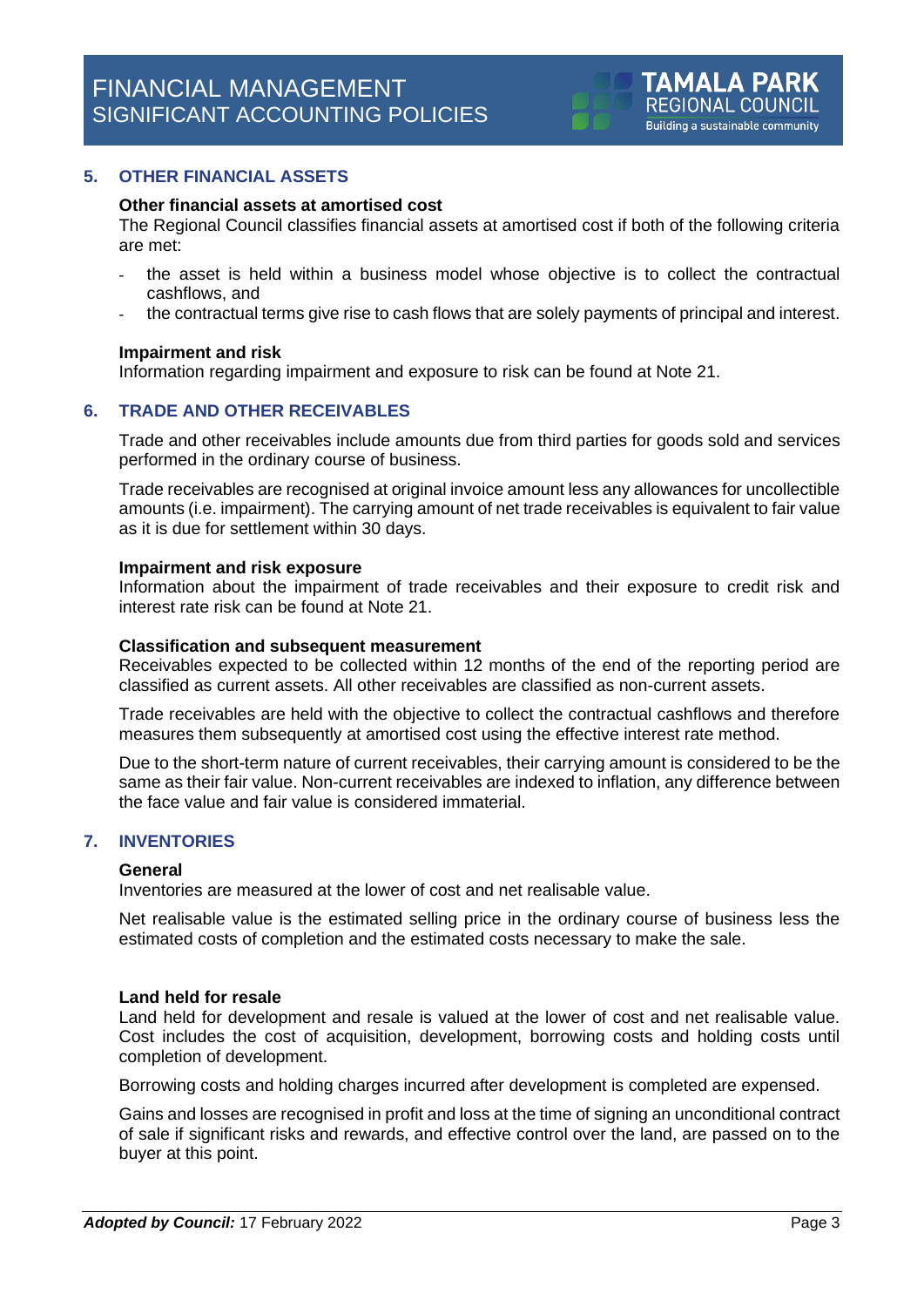Land held for resale is classified as current except where it is held as non-current based on the Regional Council's intentions to release for sale.

# **8. PROPERTY, PLANT AND EQUIPMENT**

### **Movements in Carrying Amounts**

Movement in the carrying amounts of each class of property, plant and equipment between the beginning and the end of the current financial year.

### **Fair Value Measurements**

Level 3 inputs are based on assumptions with regards to future values and patterns of consumption utilising current information. If the basis of these assumptions were varied, they have the potential to result in a significantly higher or lower fair value measurement.

During the period there were no changes in the valuation techniques used by the local government to determine the fair value of property, plant and equipment using either level 2 or level 3 inputs.

# **9. FIXED ASSETS**

Each class of fixed assets within either plant and equipment or infrastructure, is carried at cost or fair value as indicated less, where applicable, any accumulated depreciation and impairment losses.

### **Initial recognition and measurement between mandatory revaluation dates**

Assets for which the fair value as at the date of acquisition is under \$5,000 are not recognised as an asset in accordance with *Financial Management Regulation 17A(5)*.These assets are expensed immediately.

Where multiple individual low value assets are purchased together as part of a larger asset or collectively forming a larger asset exceeding the threshold, the individual assets are recognised as one asset and capitalised.

In relation to this initial measurement, cost is determined as the fair value of the assets given as consideration plus costs incidental to the acquisition. For assets acquired at no cost or for nominal consideration, cost is determined as fair value at the date of acquisition. The cost of noncurrent assets constructed by the Regional Council includes the cost of all materials used in construction, direct labour on the project and an appropriate proportion of variable and fixed overheads.

Individual assets acquired between initial recognition and the next revaluation of the asset class in accordance with the mandatory measurement framework, are recognised at cost and disclosed as being at fair value as management believes cost approximates fair value. They are subject to subsequent revaluation at the next anniversary date in accordance with the mandatory measurement framework.

# **Revaluation**

The fair value of fixed assets is determined at least every three years to five years in accordance with the regulatory framework, or when Council is of the opinion that the fair value of an asset is materially different from its carrying amount. At the end of each period the valuation is reviewed and where appropriate the fair value is updated to reflect current market conditions. This process is considered to be in accordance with *Local Government (Financial Management) Regulation 17A (2)* which requires property, plant and equipment to be shown at fair value.

Increases in the carrying amount arising on revaluation of assets are credited to a revaluation surplus in equity. Decreases that offset previous increases of the same class of asset are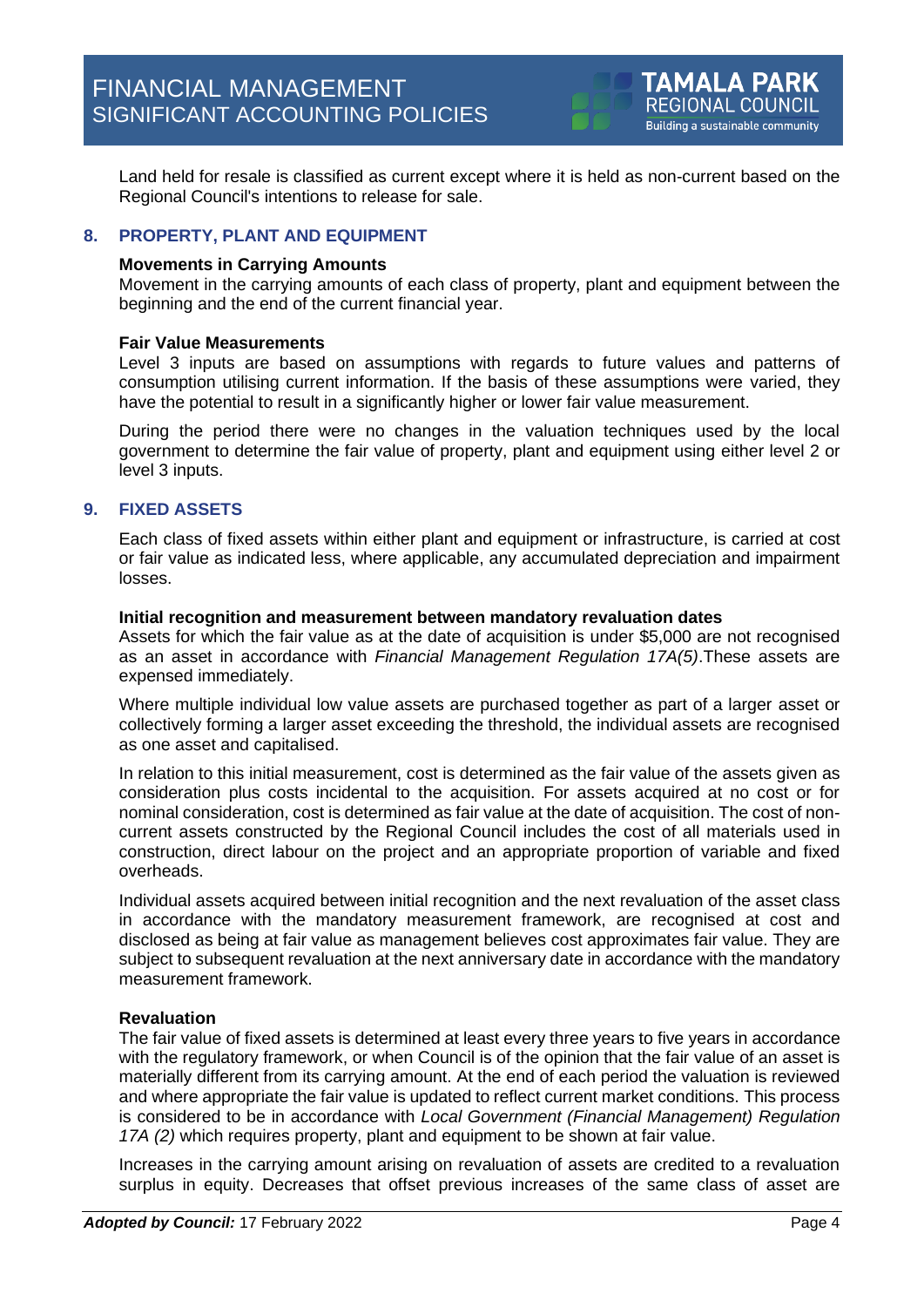recognised against revaluation surplus directly in equity. All other decreases are recognised in profit or loss.

# **AUSTRALIAN ACCOUNTING STANDARDS -INCONSISTENCY**

### **Land under control**

In accordance with Local Government (Financial Management) Regulation 16(a)(ii) the Regional Council was required to include as an asset (by 30 June 2013), Crown Land operated by the local government as a golf course, showground, racecourse or other sporting or recreational facility of State or Regional significance.

Upon initial recognition, these assets were recorded at cost in accordance with AASB 116. They were then classified as Land and revalued along with other land in accordance with the other policies detailed in this Note.

### **Land under roads**

In Western Australia, all land under roads is Crown Land, the responsibility for managing which, is vested in the local government.

Effective as at 1 July 2008, Council elected not to recognise any value for land under roads acquired on or before 30 June 2008. This accords with the treatment available in Australian Accounting Standard AASB 1051 Land Under Roads and the fact Local Government (Financial Management) Regulation 16(a)(i) prohibits local governments from recognising such land as an asset.

In respect of land under roads acquired on or after 1 July 2008, as detailed above, Local Government (Financial Management) Regulation 16(a)(i) prohibits local governments from recognising such land as an asset.

Whilst such treatment is inconsistent with the requirements of AASB 1051, Local Government (Financial Management) Regulation 4(2) provides, in the event of such an inconsistency, the Local Government (Financial Management) Regulations prevail.

Consequently, any land under roads acquired on or after 1 July 2008 is not included as an asset of the Regional Council.

### **Depreciation**

The depreciable amount of all fixed assets including buildings but excluding freehold land and vested land, are depreciated on a straight-line basis over the individual asset's useful life from the time the asset is held ready for use. Leasehold improvements are depreciated over the shorter of either the unexpired period of the lease or the estimated useful life of the improvements.

The assets' residual values and useful lives are reviewed, and adjusted if appropriate, at the end of each reporting period.

An asset's carrying amount is written down immediately to its recoverable amount if the asset's carrying amount is greater than its estimated recoverable amount.

Gains and losses on disposals are determined by comparing proceeds with the carrying amount. These gains and losses are included in the statement of comprehensive income in the period in which they arise.

### **Depreciation rates**

Typical estimated useful lives for the different asset classes for the current and prior years are included in the table below: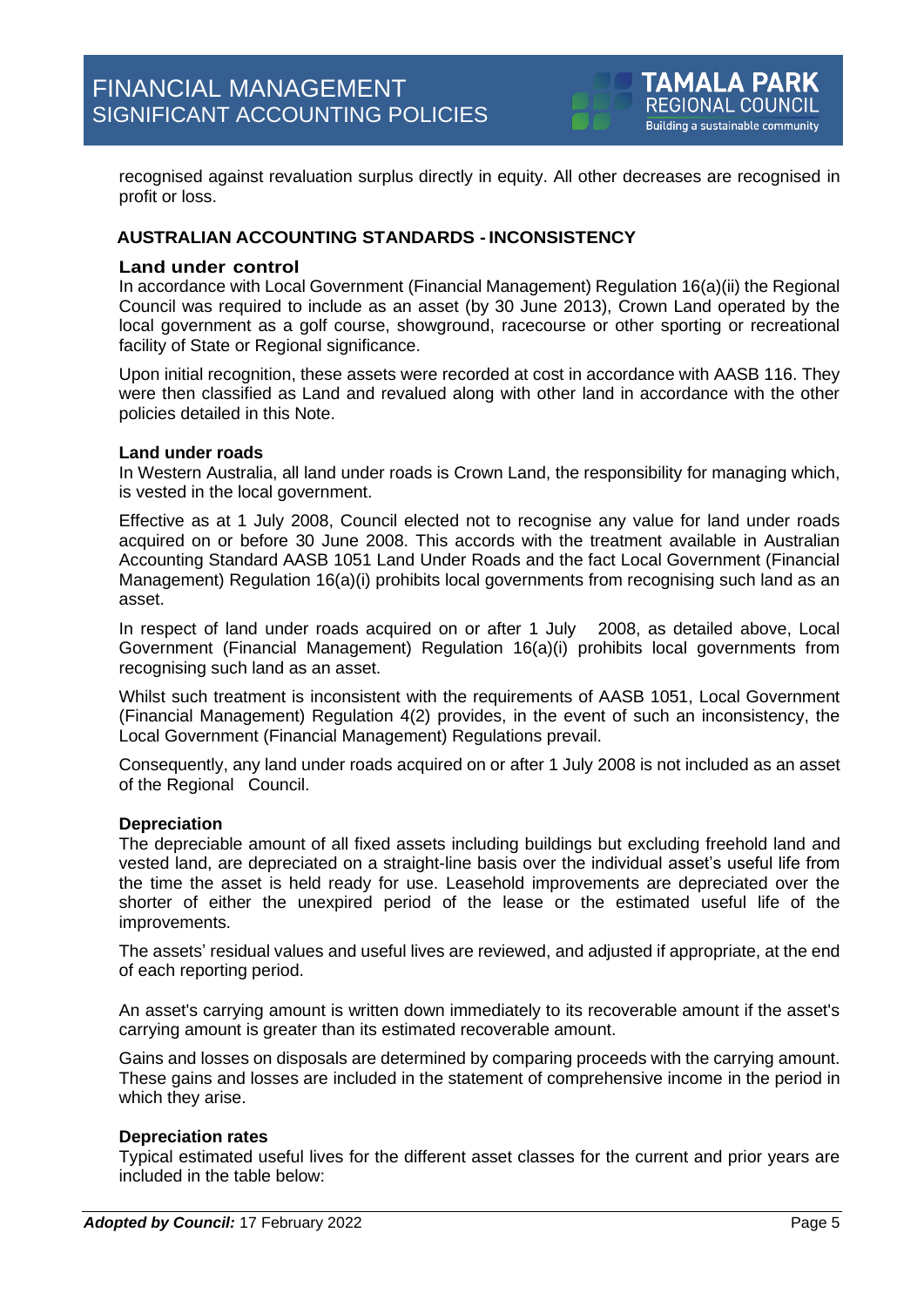### **Asset Class**

Furniture and Equipment 4 to 10 years Plant and Equipment 5 to 15 years Right of use (buildings) Right of use (buildings) Based on the remaining lease term Intangible assets – computer software licence 5 years

### **Depreciation on revaluation**

When an item of property, plant and equipment is revalued, any accumulated depreciation at the date of the revaluation is treated in one of the following ways:

- a) The gross carrying amount is adjusted in a manner that is consistent with the revaluation of the carrying amount of the asset. For example, the gross carrying amount may be restated by reference to observable market data or it may be restated proportionately to the change in the carrying amount. The accumulated depreciation at the date of the revaluation is adjusted to equal the difference between the gross carrying amount and the carrying amount of the asset after taking into account accumulated impairment losses; or
- b) Eliminated against the gross carrying amount of the asset and the net amount restated to the revalued amount of the asset.

## **Amortisation**

The depreciable amount of all intangible assets with a finite useful life, are depreciated on a straight-line basis over the individual asset's useful life from the time the asset is held for use. The assets residual value of intangible assets is considered to be zero and useful live and amortisation method are reviewed at the end of each financial year.

Amortisation is included within Depreciation on non-current assets in the Statement of Comprehensive Income.

### **10. LEASES**

At inception of a contract, the Regional Council assesses if the contract contains or is a lease. A contract is, or contains, a lease if the contract conveys the right to control the use of an identified asset for a period of time in exchange for consideration.

At the commencement date, a right of use asset is recognised at cost and lease liability at the present value of the lease payments that are not paid at that date. The lease payments are discounted using the interest rate implicit in the lease, if that rate can be readily determined. If that rate cannot be readily determined, the Regional Council uses its incremental borrowing rate.

Right of use assets are subsequently measured under the revaluation model as they relate to asset classes that are also revalued.

Right of use assets are depreciated over the lease term or useful life of the underlying asset, whichever is the shortest. Where a lease transfers ownership of the underlying asset, or the cost of the right of use asset reflects that the Regional Council anticipates to-exercise a purchase option, the specific asset is amortised over the useful life of the underlying asset.

All contracts that are classified as short-term leases (i.e. a lease with a remaining term of 12 months or less) and leases of low value assets are recognised as an operating expense on a straight-line basis over the term of the lease.

Leases for right of use assets are secured over the asset being leased.

### **Lease Liabilities**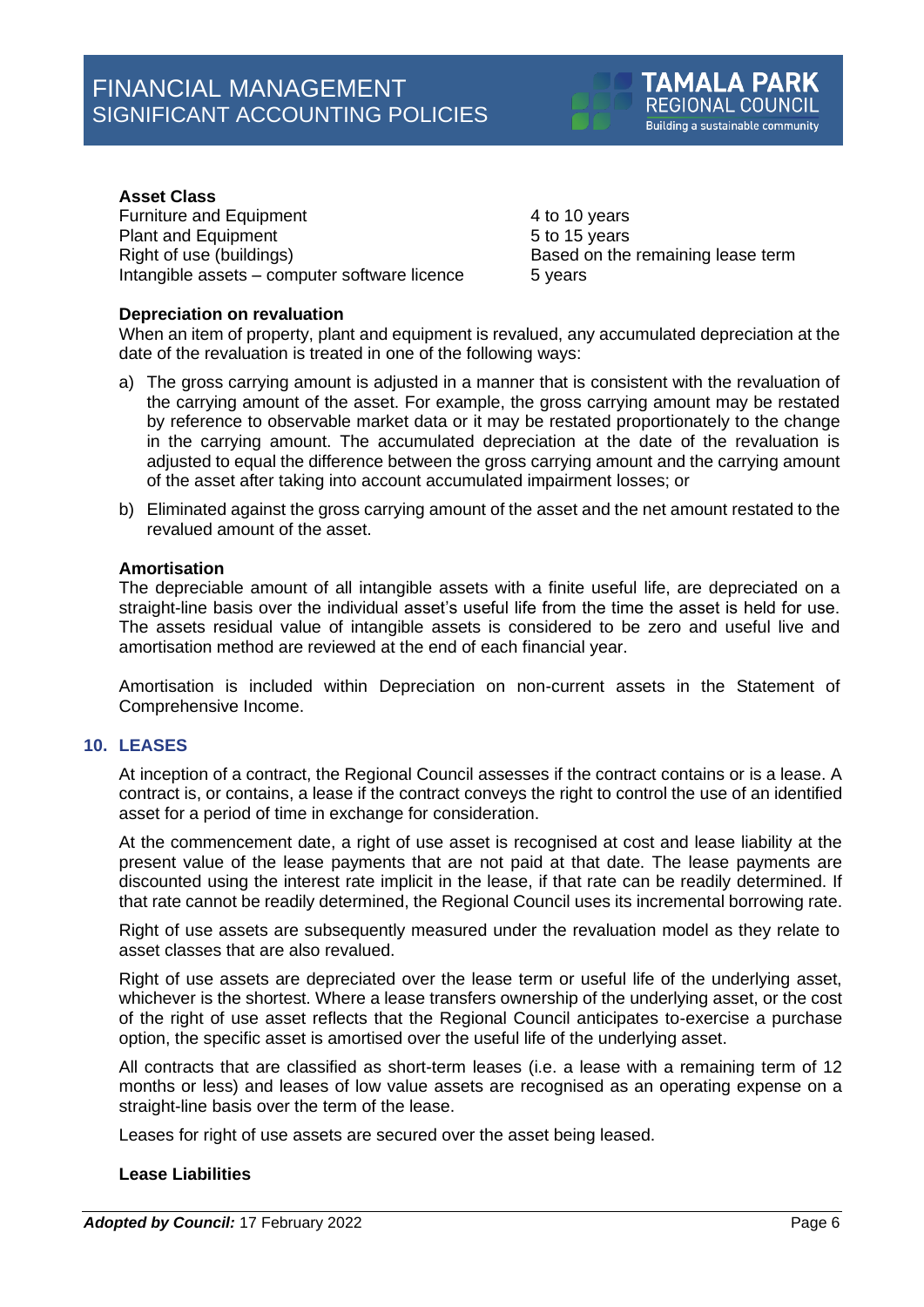The present value of future lease payments not paid at the reporting date discounted using the incremental borrowing rate where the implicit interest rate in the lease is not readily determined.

# **11. REVALUATION SURPLUS**

Movements on revaluation of property, plant and equipment (including infrastructure) are attributed to Other Property and Services.

### **12. TRADE AND OTHER PAYABLES**

Trade and other payables represent liabilities for goods and services provided to the Regional Council prior to the end of the financial year that are unpaid and arise when the Regional Council becomes obliged to make future payments in respect of the purchase of these goods and services. The amounts are unsecured, are recognised as a current liability and are normally paid within 30 days of recognition.

# **13. INFORMATION ON BORROWINGS**

### **Financial liabilities**

Financial liabilities are recognised at fair value when the Regional Council becomes a party to the contractual provisions to the instrument.

Non-derivative financial liabilities (excluding financial guarantees) are subsequently measured at amortised cost. Gains or losses are recognised in profit or loss.

Financial liabilities are derecognised where the related obligations are discharged, cancelled or expired. The difference between the carrying amount of the financial liability extinguished or transferred to another party and the fair value of the consideration paid, including the transfer of non-cash assets or liabilities assumed, is recognised in profit or loss.

### **Borrowing costs**

Borrowing costs are recognised as an expense when incurred except where they are directly attributable to the acquisition, construction or production of a qualifying asset. Where this is the case, they are capitalised as part of the cost of the particular asset until such time as the asset is substantially ready for its intended use or sale.

### **Risk**

Information regarding exposure to risk can be found at Note 21.

### **14. EMPLOYEE RELATED PROVISIONS**

### **Employee Benefits**

### **Short-term employee benefits**

Provision is made for the Regional Council's obligations for short-term employee benefits. Shortterm employee benefits are benefits (other than termination benefits) that are expected to be settled wholly before 12 months after the end of the annual reporting period in which the employees render the related service, including wages, salaries and sick leave. Short-term employee benefits are measured at the (undiscounted) amounts expected to be paid when the obligation is settled.

The Regional Council's obligations for short-term employee benefits such as wages, salaries and sick leave are recognised as a part of current trade and other payables in the statement of financial position.

### **Other long-term employee benefits**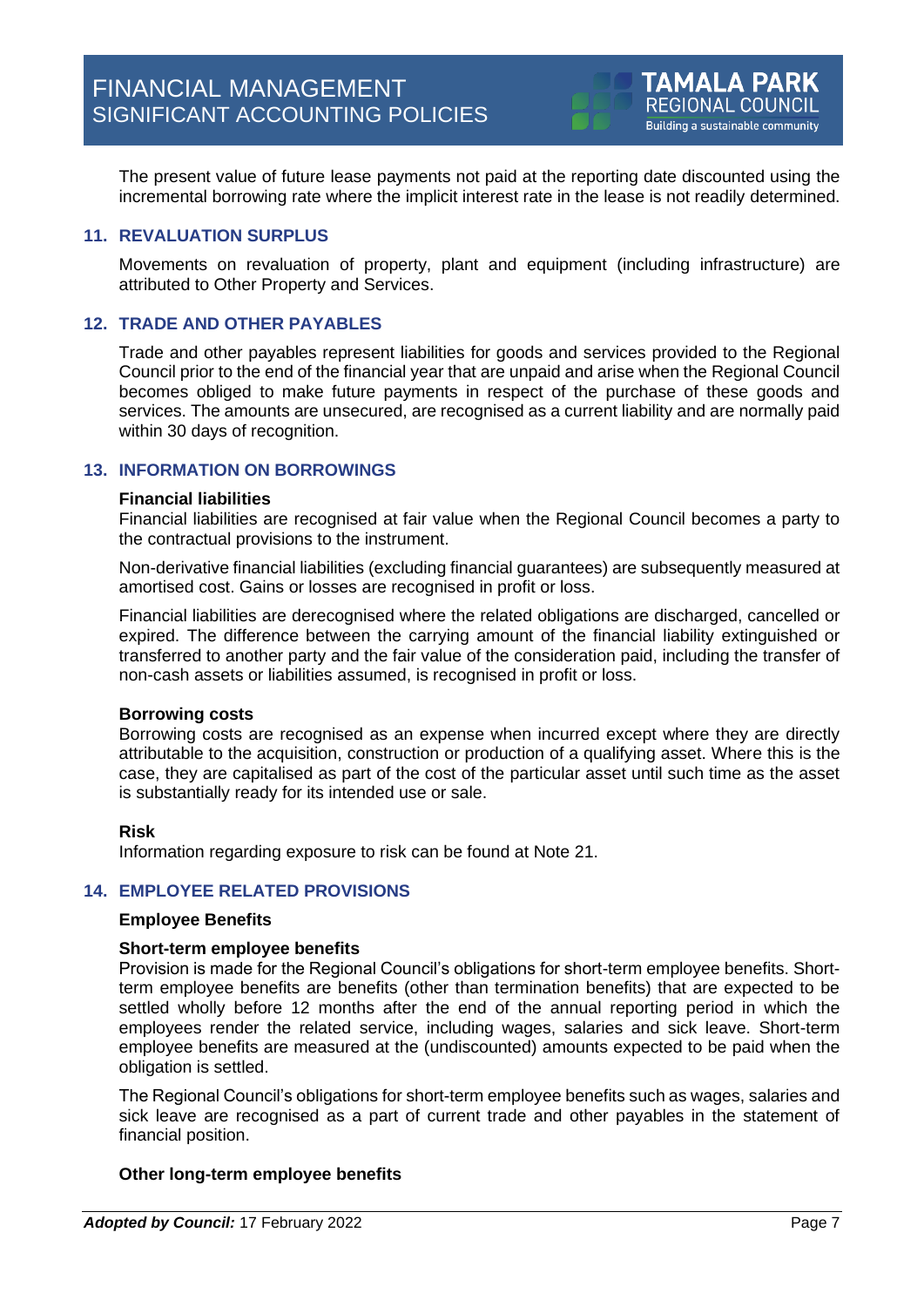The Regional Council's obligations for employees' annual leave and long service leave entitlements are recognised as provisions in the statement of financial position.

Long-term employee benefits are measured at the present value of the expected future payments to be made to employees. Expected future payments incorporate anticipated future wage and salary levels, durations of service and employee departures and are discounted at rates determined by reference to market yields at the end of the reporting period on government bonds that have maturity dates that approximate the terms of the obligations. Any re-measurements for changes in assumptions of obligations for other long-term employee benefits are recognised in profit or loss in the periods in which the changes occur.

The Regional Council's obligations for long-term employee benefits are presented as non-current provisions in its statement of financial position, except where the Regional Council does not have an unconditional right to defer settlement for at least 12 months after the end of the reporting period, in which case the obligations are presented as current provisions.

### **Provisions**

Provisions are recognised when the Regional Council has a present legal or constructive obligation, as a result of past events, for which it is probable that an outflow of economic benefits will result, and that outflow can be reliably measured.

Provisions are measured using the best estimate of the amounts required to settle the obligation at the end of the reporting period.

### **15. NOTES TO THE STATEMENT OF CASH FLOWS**

#### **Reconciliation of cash**

For the purposes of the Statement of Cash Flows, cash includes cash and cash equivalents, net of outstanding bank overdrafts. Cash at the end of the reporting period is reconciled to the related items in the Statement of Financial Position.

### **16. CAPITAL AND LEASING COMMITMENTS**

#### **Leases**

Leases of fixed assets where substantially all the risks and benefits incidental to the ownership of the asset, but not legal ownership, are transferred to the Regional Council, are classified as finance leases.

Finance leases are capitalised recording an asset and a liability at the lower of the fair value of the leased property or the present value of the minimum lease payments, including any guaranteed residual values. Lease payments are allocated between the reduction of the lease liability and the lease interest expense for the period.

Leased assets are depreciated on a straight-line basis over the shorter of their estimated useful lives or the lease term.

Lease incentives under operating leases are recognised as a liability and amortised on a straightline basis over the life of the lease term.

# **17. INTERESTS IN JOINT ARRANGEMENTS**

Joint arrangements represent the contractual sharing or control between parties in a business venture where unanimous decisions about relevant activities are required.

Separate joint venture entities providing joint ventures with an interest to net assets are classified as a joint venture and accounted for using the equity method.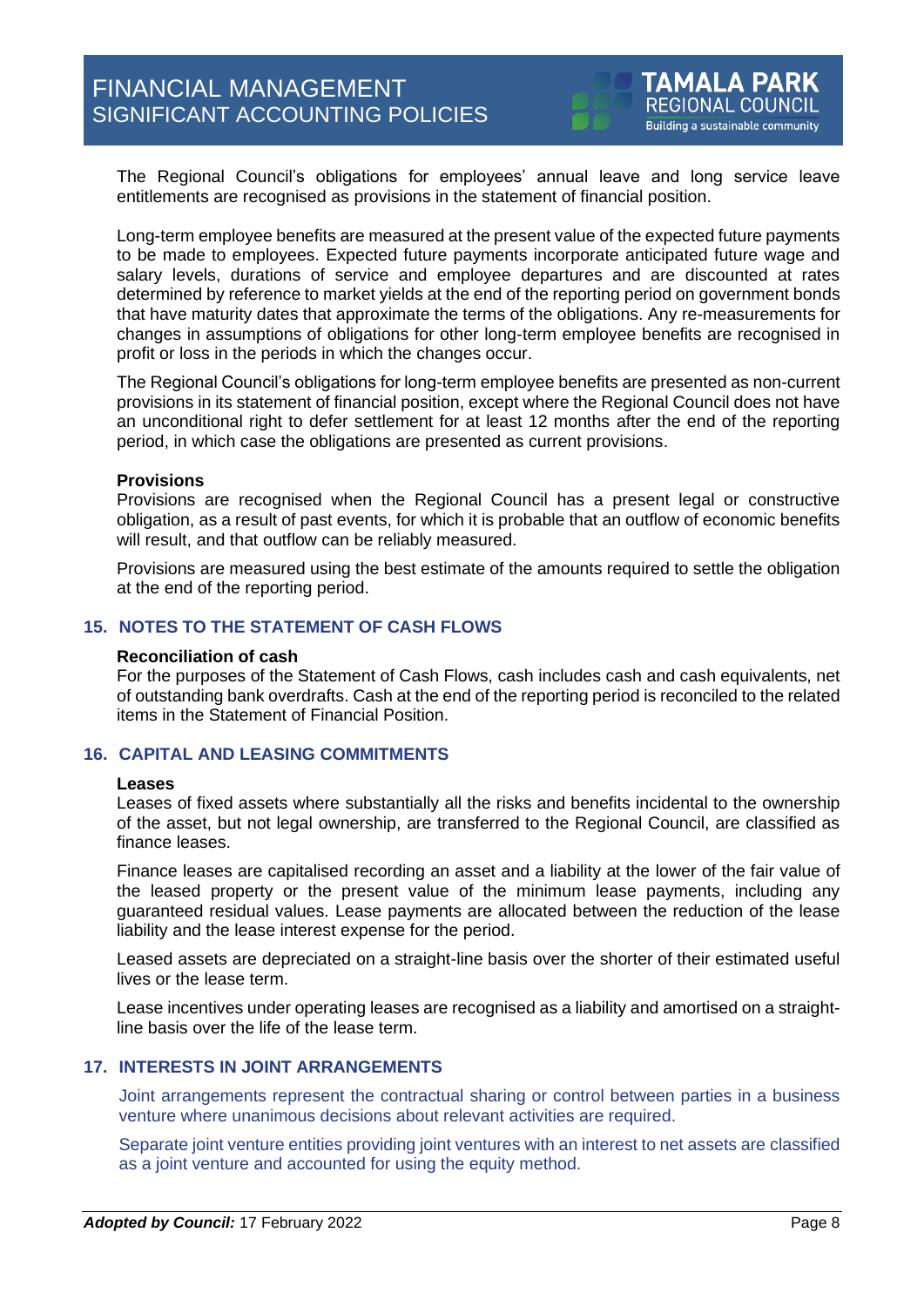Joint venture operations represent arrangement whereby joint operators maintain direct interests in each asset and exposure to each liability of the arrangement. The Regional Council's interest in the assets liabilities revenue and expenses of joint operations are included in the respective line items of the financial statements.

# **18. RELATED PARTY TRANSACTIONS**

### **Key Management Personnel (KMP)**

### *Short-term employee benefits*

These amounts include all salary, fringe benefits and cash bonuses awarded to KMP except for details in respect of fees and benefits paid to elected members.

### *Post-employment benefits*

These amounts are the current year's estimated cost of provided for the Regional Council's superannuation contributions made during the year.

### *Other long-term benefits*

These amounts represent long service benefits accruing during the year.

### **Transactions with related parties**

Transactions between related parties, and the Regional Council are on normal commercial terms and conditions, no more favourable than those available to other parties, unless otherwise stated.

The Regional Council's main related parties are as follows:

*i. Key Management Personnel*

Any person(s) having authority and responsibility for planning, directing and controlling the activities of the entity, directly or indirectly, including any elected member, are considered key management personnel.

- *ii. Other Related Parties* The associate person of KMP was employed by the Regional Council under normal employment terms and conditions.
- *iii. Entities subject to significant influence by the Regional Council.*

An entity that has the power to participate in the financial and operating policy decisions of an entity, but does not have control over those policies, is an entity which holds significant influence. Significant influence may be gained by share ownership, statue or agreement.

# **19. FINANCIAL RISK MANAGEMENT**

### **(a) Interest rate risk**

# **Cash and cash equivalents**

Excess cash and cash equivalents are invested in fixed interest rate term deposits which do not expose the Regional Council to cash flow interest rate risk. Cash and cash equivalents required for working capital are held in variable interest rate accounts and non-interest-bearing accounts.

# **Sensitivity**

Profit or loss is sensitive to higher/lower income from cash and cash equivalents as a result of changes in interest rates.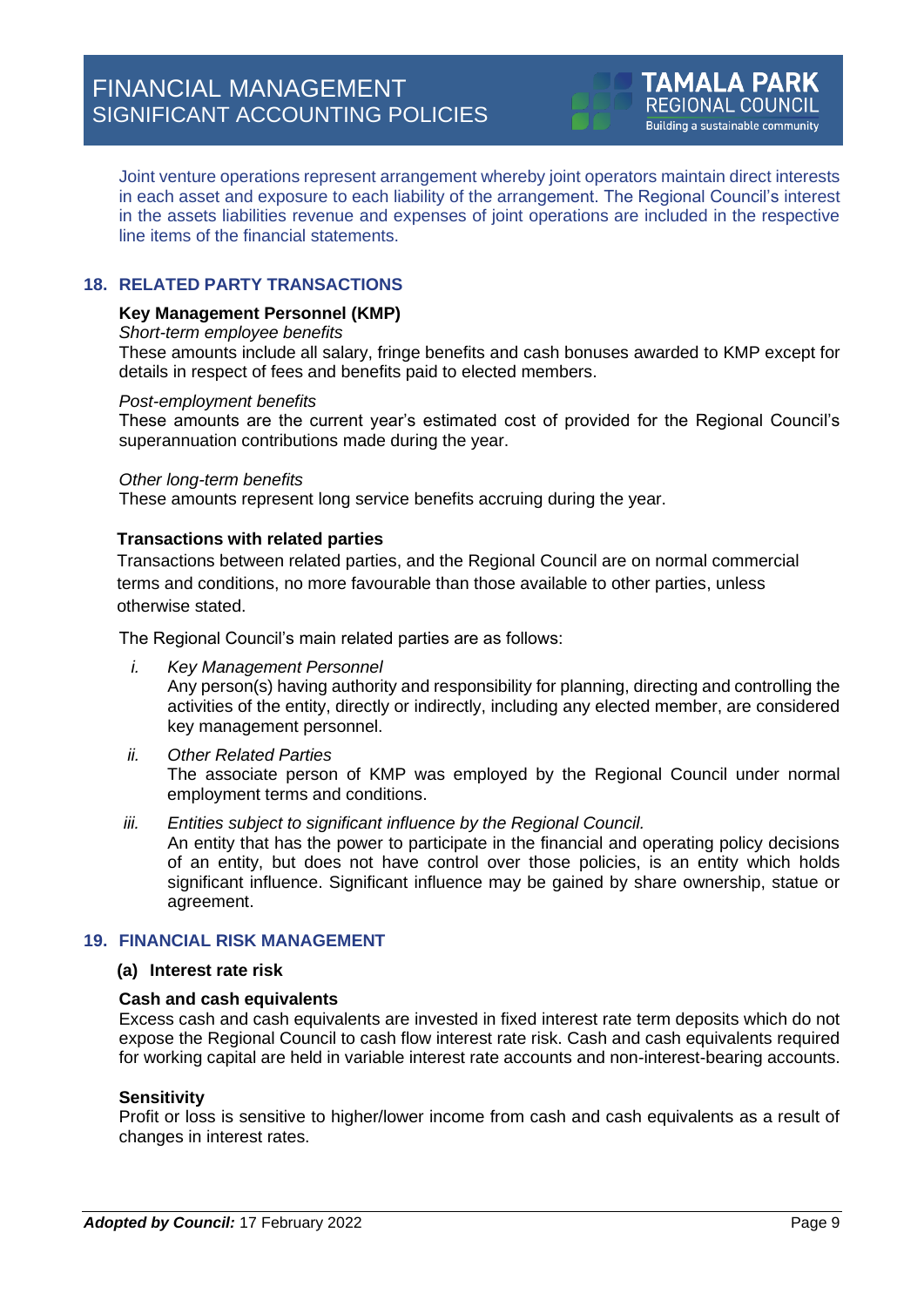# **(b) Credit risk**

### **Trade and Other Receivables**

The level of outstanding receivables is reported to Council bi-monthly and benchmarks are set and monitored for acceptable collection performance.

The Regional Council applies the AASB 9 simplified approach to measuring expected credit losses using a lifetime expected loss allowance for all trade receivables. To measure the expected credit losses, rates receivables are separated from other trade receivables due to the difference in payment terms and security for rates receivable.

The expected loss rates are based on the payment profiles of rates and fees and charges over a period of 36 months before 1 July 2019 or 1 July 2020 respectively and the corresponding historical losses experienced within this period. Historical credit loss rates are adjusted to reflect current and forward-looking information on macroeconomic factors. The loss allowance as at 30 June 2020 and 30 June 2019 was determined as follows for trade receivables.

# **(c) Liquidity risk**

### **Payables**

The contractual undiscounted cashflows of the Regional Council's Payables are set out in the liquidity table below. Balances due within 12 months equal their carrying balances, as the impact of discounting is not significant.

|                   | Due within 1<br>year | Due between<br>$1 - 5$ years | Due after 5<br>years | Total<br>contractual<br>cashflows | Carrying<br>values |
|-------------------|----------------------|------------------------------|----------------------|-----------------------------------|--------------------|
| 2020              |                      |                              | \$                   |                                   |                    |
| Payables          | 43,074               | O                            | 0                    | 43,074                            | 43,074             |
| Lease liabilities | 35,381               | 20,639                       | 0                    | 56,020                            | 55,420             |
|                   | 78,455               | 20,639                       | 0                    | 99,094                            | 98,494             |
| 2019              |                      |                              |                      |                                   |                    |
| Payables          | 69,716               | 0                            | 0                    | 69,716                            | 69,717             |
|                   | 69,716               |                              | 0                    | 69,716                            | 69,717             |

# **20. INITIAL APPLICATION OF AUSTRALIAN ACCOUNTING STANDARDS**

During the current year, the Regional Council adopted all of the new and revised Australian Accounting Standards and Interpretations which were compiled, became mandatory and which were applicable to its operations.

# **(a) AASB 15: Revenue from Contracts with Customers**

The Regional Council adopted AASB 15 Revenue from Contracts with Customers (issued December 2014) on 1 July 2019 resulting in changes in accounting policies. The change in accounting policy had no impact on existing balances at the date of initial application (1 July 2019).

In accordance with the transition provisions AASB 15, the Regional Council adopted the new rules retrospectively with the cumulative effect of initially applying these rules recognised on 1 July 2019.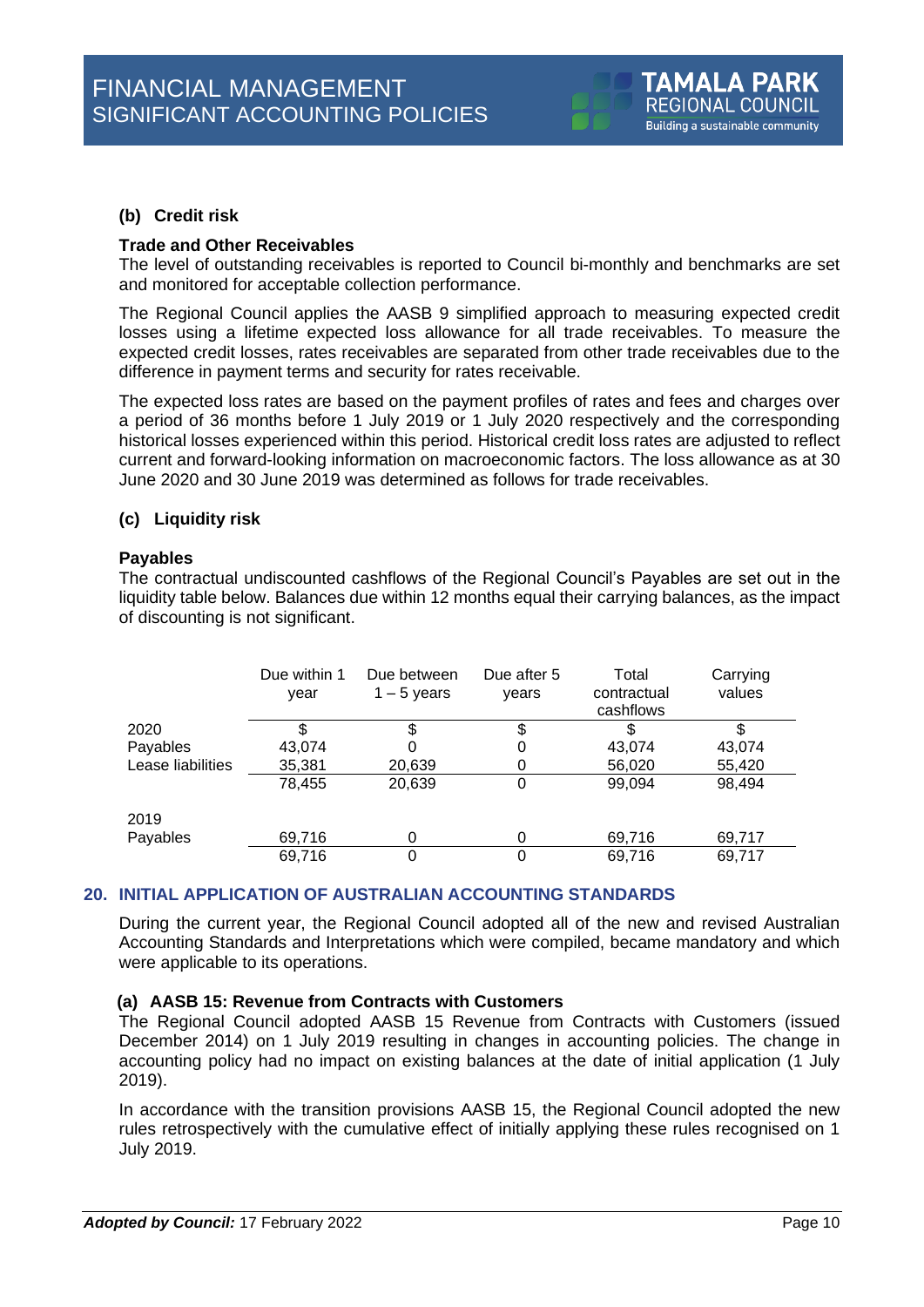# **(b) AASB1058: Income for Not-For-Profit Entities**

The Regional Council adopted AASB 1058 *Income for Not-for-Profit Entities* (issued December 2016) on 1 July 2019 resulting in changes in accounting policies. In accordance with the transition provisions AASB 1058, the Regional Council adopted the new rules retrospectively with the cumulative effect of initially applying AASB 1058 recognised at 1 July 2019. The change in accounting policy has no impact on existing balances at the date of initial application (1 July 2019).

# **(c) AASB 16: Leases**

The Regional Council adopted AASB 16 retrospectively from 1 July 2019 which resulted in changes in accounting policies. In accordance with the transition provisions of AASB 16, the Regional Council has applied this Standard to its leases retrospectively, with the cumulative effect of initially applying AASB16 recognised on 1 July 2019. In applying the AASB 16 under the specific transition provisions chosen, the Regional Council will not restate comparatives for prior reporting periods.

In applying AASB 16 for the first time, the Regional Council will use the following practical expedient permitted by the standard.

- The exclusion of initial direct costs from the measurement of the right-of-use asset at the date of initial application.

# **21. OTHER SIGNIFICANT ACCOUNTING POLICIES**

### **a) Goods and services tax (GST)**

Revenues, expenses and assets are recognised net of the amount of GST, except where the amount of GST incurred is not recoverable from the Australian Taxation Office (ATO).

Receivables and payables are stated inclusive of GST receivable or payable. The net amount of GST recoverable from, or payable to, the ATO is included with receivables or payables in the statement of financial position.

Cash flows are presented on a gross basis. The GST components of cash flows arising from investing or financing activities which are recoverable from, or payable to, the ATO are presented as operating cash flows.

### **b) Current and non-current classification**

The asset or liability is classified as current if it is expected to be settled within the next 12 months, being the Regional Council's operational cycle. In the case of liabilities where the Regional Council does not have the unconditional right to defer settlement beyond 12 months, such as vested long service leave, the liability is classified as current even if not expected to be settled within the next 12 months. Inventories held for trading are classified as current or non-current based on the Regional Council's intentions to release for sale.

### **c) Rounding off figures**

All figures shown in the annual financial report, other than a rate in the dollar, are rounded to the nearest dollar. Amounts are presented in Australian dollars.

### **d) Comparative figures**

Where required, comparative figures have been adjusted to conform with changes in presentation for the current financial year.

When the Regional Council applies an accounting policy retrospectively, makes a retrospective restatement or reclassifies items in its financial statements that has a material effect on the statement of financial position, an additional (third) statement of financial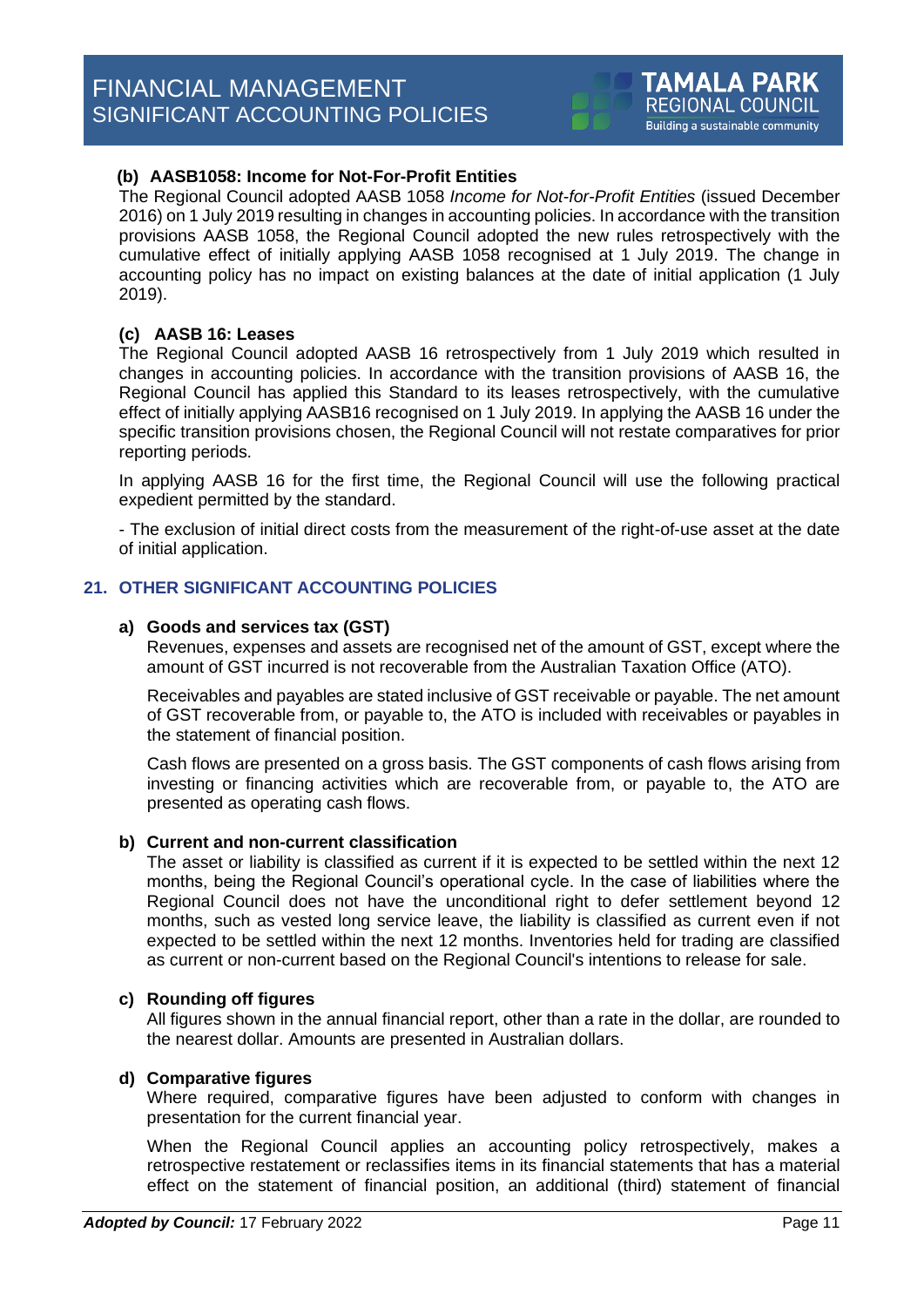position as at the beginning of the preceding period in addition to the minimum comparative financial statements is presented.

### **e) Budget comparative figures**

Unless otherwise stated, the budget comparative figures shown in the annual financial report relate to the original budget estimate for the relevant item of disclosure.

### **f) Superannuation**

The Regional Council contributes to a number of Superannuation Funds on behalf of employees. All funds to which the Regional Council contributes are defined contribution plans.

### **g) Fair value of assets and liabilities**

Fair Value is the price that the Regional Council would receive to sell the asset or would have to pay to transfer a liability, in an orderly (i.e. unforced) transaction between independent, knowledgeable and willing market participants at the measurement date.

As fair value is a market-based measure, the closest equivalent observable market pricing information is used to determine fair value. Adjustments to market values may be made having regard to the characteristics of the specific asset or liability. The fair values of assets that are not traded in an active market are determined using one or more valuation techniques. These valuation techniques maximise, to the extent possible, the use of observable market data.

To the extent possible, market information is extracted from either the principal market for the asset or liability (i.e. the market with the greatest volume and level of activity for the asset or liability) or, in the absence of such a market, the most advantageous market available to the entity at the end of the reporting period (i.e. the market that maximises the receipts from the sale of the asset after taking into account transaction costs and transport costs).

For non-financial assets, the fair value measurement also takes into account a market participant's ability to use the asset in its highest and best use or to sell it to another market participant that would use the asset in its highest and best use.

### **h) Fair value hierarchy**

AASB 13 requires the disclosure of fair value information by level of the fair value hierarchy, which categorises fair value measurement into one of three possible levels based on the lowest level that an input that is significant to the measurement can be categorised into as follows:

### **Level 1**

Measurements based on quoted prices (unadjusted) in active markets for identical assets or liabilities that the entity can access at the measurement date.

### **Level 2**

Measurements based on inputs other than quoted prices included in Level 1 that are observable for the asset or liability, either directly or indirectly.

### **Level 3**

Measurements based on unobservable inputs for the asset or liability.

The fair values of assets and liabilities that are not traded in an active market are determined using one or more valuation techniques. These valuation techniques maximise, to the extent possible, the use of observable market data. If all significant inputs required to measure fair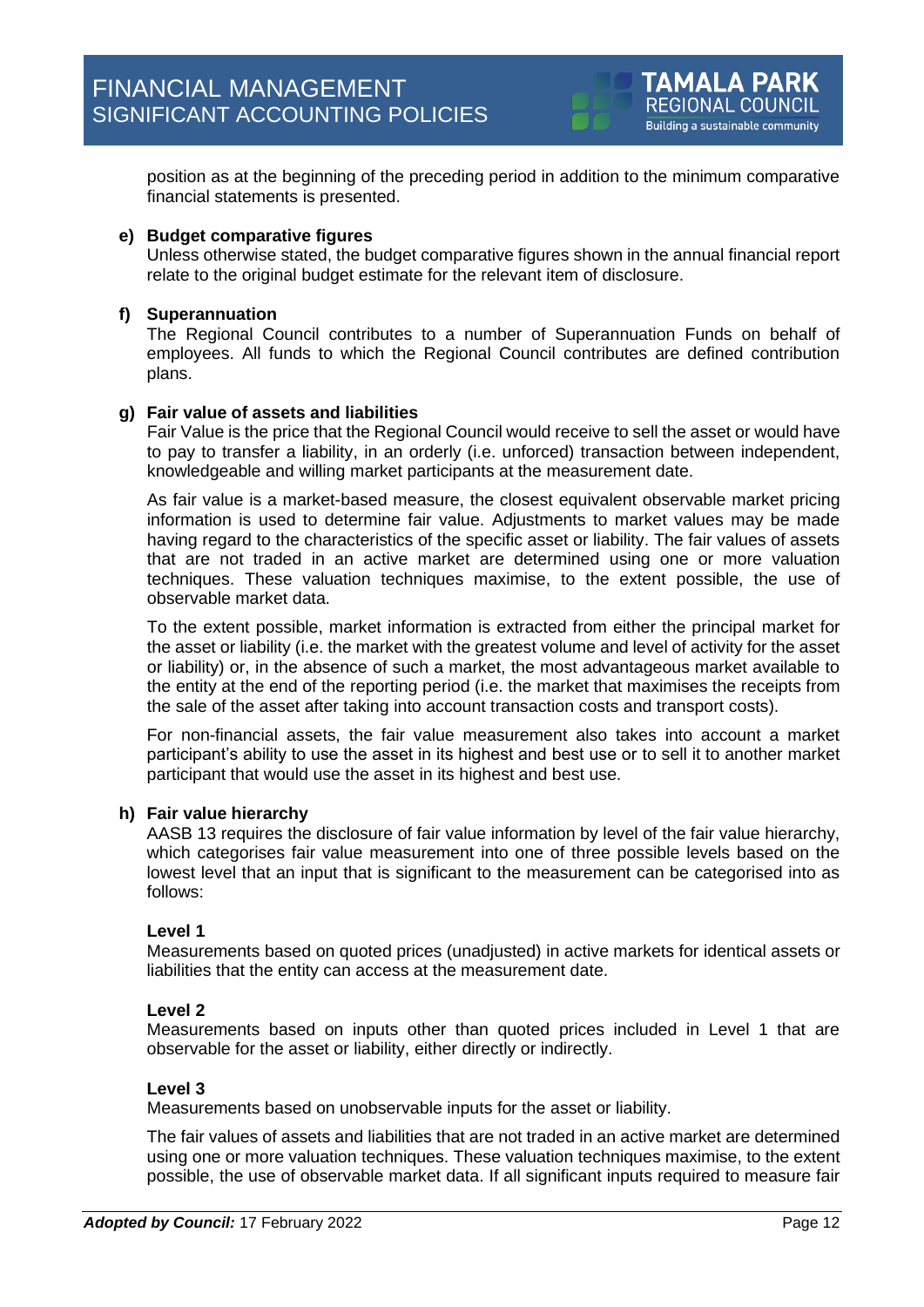value are observable, the asset or liability is included in Level 2. If one or more significant inputs are not based on observable market data, the asset or liability is included in Level 3.

### **Valuation techniques**

The Regional Council selects a valuation technique that is appropriate in the circumstances and for which sufficient data is available to measure fair value. The availability of sufficient and relevant data primarily depends on the specific characteristics of the asset or liability being measured. The valuation techniques selected by the Regional Council are consistent with one or more of the following valuation approaches:

### **Market approach**

Valuation techniques that use prices and other relevant information generated by market transactions for identical or similar assets or liabilities.

### **Income approach**

Valuation techniques that convert estimated future cash flows or income and expenses into a single discounted present value.

### **Cost approach**

Valuation techniques that reflect the current replacement cost of the service capacity of an asset.

Each valuation technique requires inputs that reflect the assumptions that buyers and sellers would use when pricing the asset or liability, including assumptions about risks. When selecting a valuation technique, the Regional Council gives priority to those techniques that maximise the use of observable inputs and minimise the use of unobservable inputs. Inputs that are developed using market data (such as publicly available information on actual transactions) and reflect the assumptions that buyers and sellers would generally use when pricing the asset or liability are considered observable, whereas inputs for which market data is not available and therefore are developed using the best information available about such assumptions are considered unobservable.

# **i) Impairment of assets**

In accordance with Australian Accounting Standards the Regional Council's cash generating non-specialised assets, other than inventories, are assessed at each reporting date to determine whether there is any indication they may be impaired.

Where such an indication exists, an impairment test is carried out on the asset by comparing the recoverable amount of the asset, being the higher of the asset's fair value less costs to sell and value in use, to the asset's carrying amount.

Any excess of the asset's carrying amount over its recoverable amount is recognised immediately in profit or loss, unless the asset is carried at a revalued amount in accordance with another standard (e.g. AASB 116) whereby any impairment loss of a revalued asset is treated as a revaluation decrease in accordance with that other standard.

For non-cash generating specialised assets that are measured under the revaluation model, such as roads, drains, public buildings and the like, no annual assessment is required. Rather AASB 116.31 applies and revaluations need only be made with sufficient regulatory to ensure the carrying value does not differ materially from that which would be determined using fair value at the ends of the reporting period.